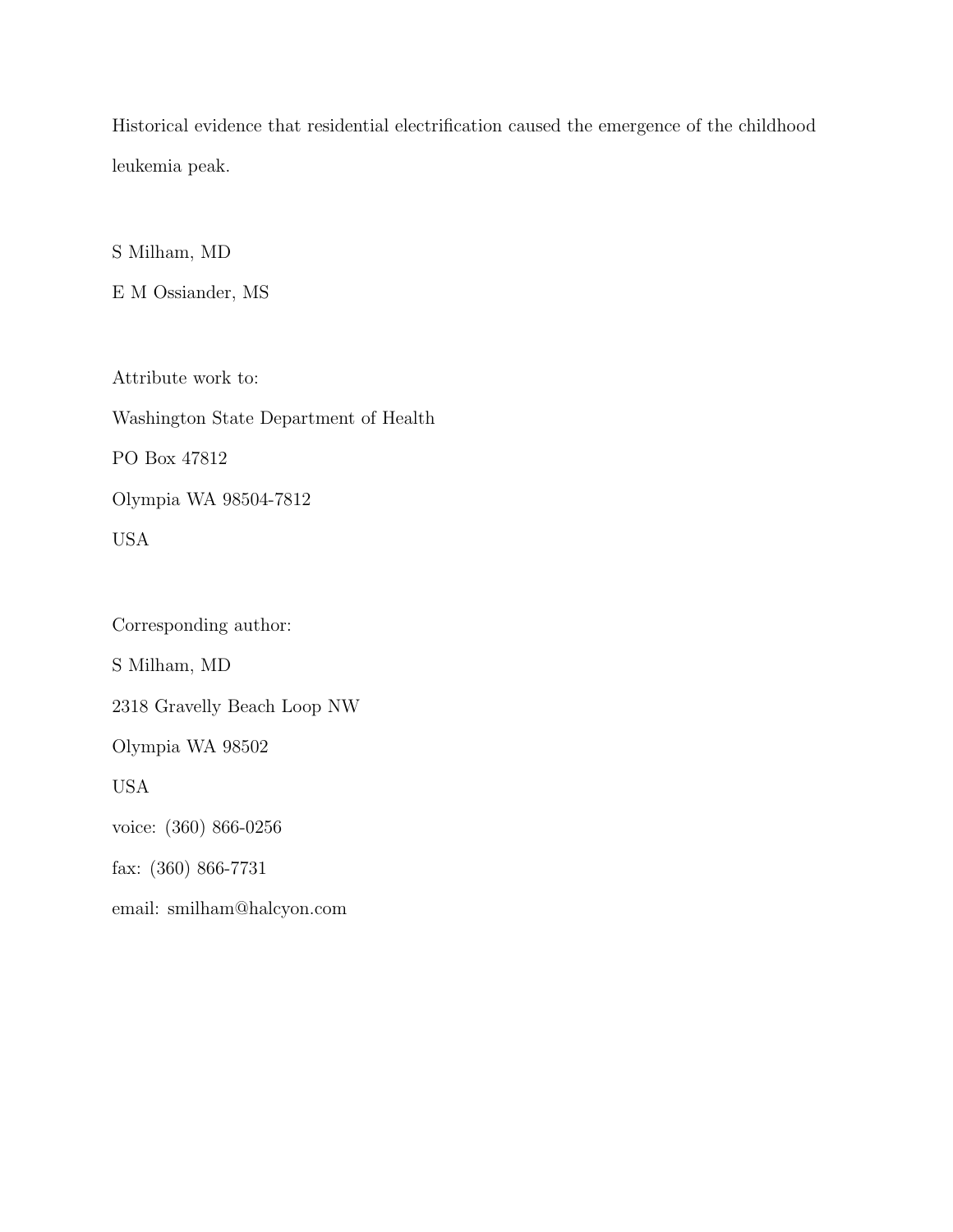### **SUMMARY**

A peak in childhood leukemia, ages two through four, emerged de novo in the 1920s in the United Kingdom and slightly later in the United States (US). Electrification in US farm and rural areas lagged behind urban areas until 1956. In recent years, childhood leukemia has been associated with residential electromagnetic fields. During 1928–1932, in states with above 75% of residences served by electricity, leukemia mortality increased with age for single years 0–4, while states with electrification levels below 75% showed a decreasing trend with age  $(p=0.009)$ . During 1949–1951, all states showed a peak in leukemia mortality at ages 2–4. At ages 0–1, leukemia mortality was not related to electrification levels. At ages 2–4, there was a  $24\%$  (95% confidence interval (CI),  $8\%$ –41%) increase in leukemia mortality for a 10% increase in percent of homes served by electricity. The childhood leukemia peak of common acute lymphoblastic leukemia may be attributable to electrification.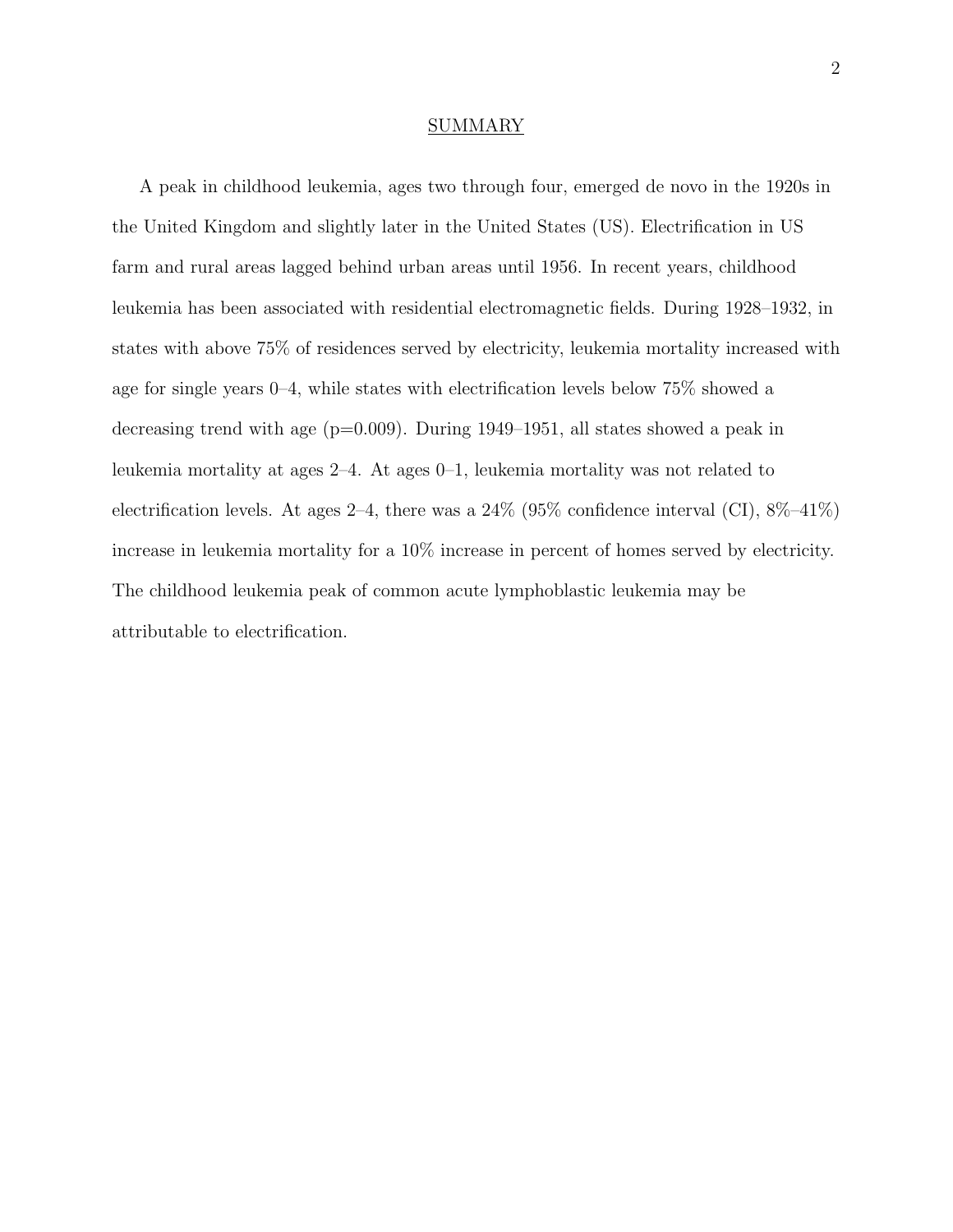# BACKGROUND

In 1961, Court Brown and Doll [1] suggested that, "... a new leukemogenic agent ...", had been introduced first into Britain in about 1920, and later into the United States and other countries. This was based on the remarkable observation that a new peak in childhood leukemia mortality between ages two and four had emerged in Britain in the 1920s and that in the fifty years starting in 1911, leukemia mortality had increased an average of 4.5 percent per year at ages under 10. They noted that the childhood peak was not present in mortality data for US blacks or in Japanese children. In the US, a leukemia mortality peak between ages two and four was first demonstrated in hospital data by Cooke in 1942 [2], but years of death of the cases were not specified. In a 1958 review of US leukemia mortality, Gilliam and Walter [3]. demonstrated a childhood peak for white boys dying in 1929–1931, and for white girls dying in 1939–1941. They did no analysis for intracensal years, 1932–1938. No such peak was evident for black children. For the years 1921–1955, they also showed a dramatic increase in the age-adjusted leukemia mortality rate for all ages in both whites and non-whites and in both sexes. For the entire US population, leukemia increased by 64 percent between 1930 and 1940, and by 43 percent between 1940 and 1950. Fraumeni and Miller [4] demonstrated that the childhood peak, missing in US blacks and in the Japanese in earlier years had emerged in both groups after 1960. They also demonstrated that after 1955, leukemia rates in the US and in England and Wales have tended to level off. Burnett, in 1958 [5] commented that whatever was causing these changes in leukemia mortality represented, "...some widespread change, not something peculiar to one country." In the last two decades, with the development of population-based tumor registries, it has been shown that there are ten-fold differences in the incidence of childhood leukemia around the world from a low of 0.4 per 100,000 in black African children to a high of about 4.5 per 100,000 in Hispanic children in Costa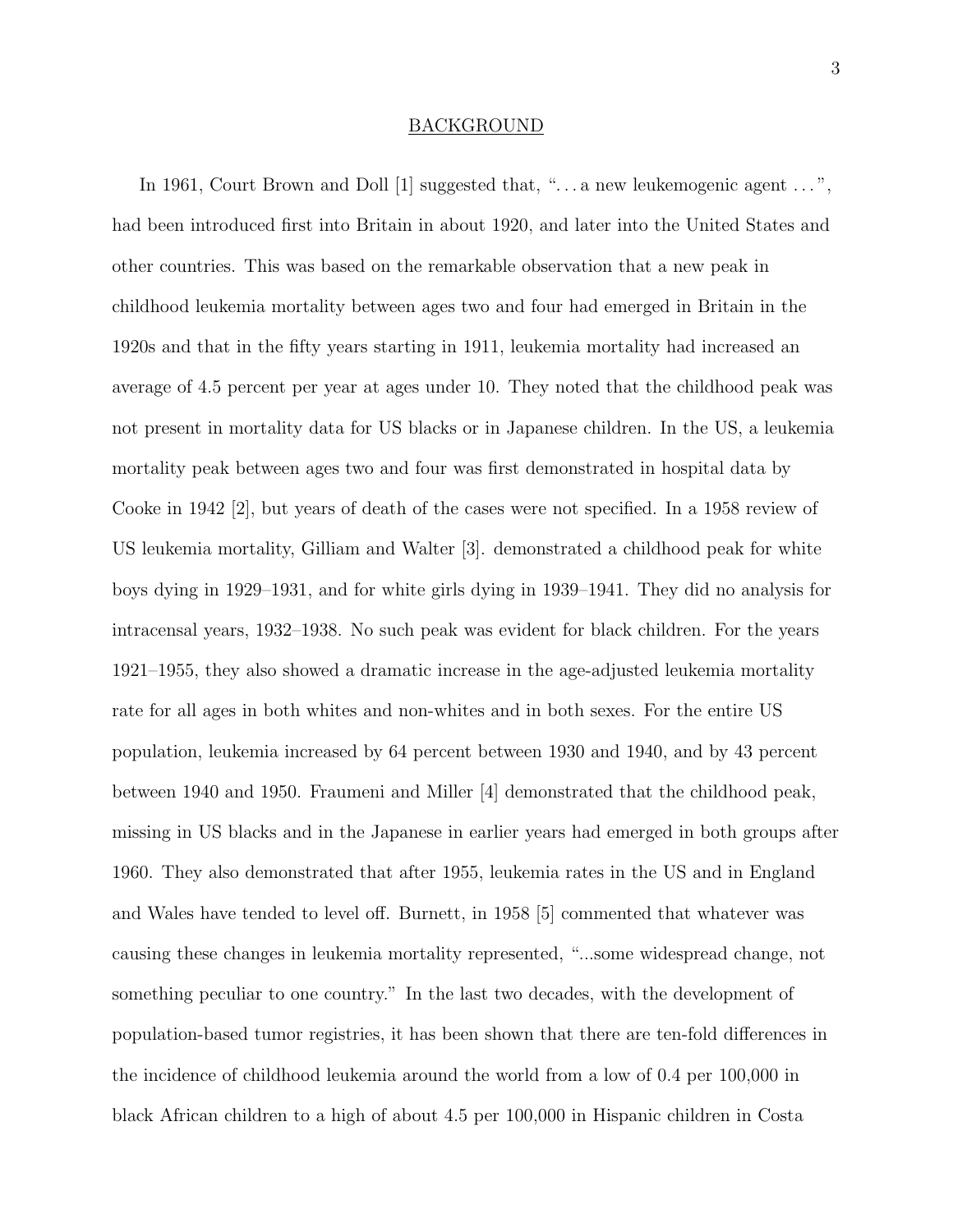Rica [6]. A number of authors have decided that the time trends and racial and ethnic differences indicate that common acute lymphoblastic leukemia (cALL) is somehow linked to an improving standard of living [7], increased socioeconomic status [8], increased industrialization, and urbanization of the population [9]. Greaves and Alexander [10, 11] discuss the evidence for in utero initiation of childhood leukemia and point out that cALL which arises from B cell precursors, makes up 75 percent of all childhood acute lymphoblastic leukemia and 60 percent of all childhood leukemia, and is solely responsible for the peak in childhood leukemia between ages two and five.

A number of theories explaining the etiology of acute lymphoblastic leukemia have arisen as the result of recent studies in Great Britain. Alexander [12], suggests a viral etiology, Kinlen [13], favors population mixing and an unusual exposure to a common infection , and Greaves and Alexander [11] favor immunologic isolation in infancy followed by a rare response to a common infection. Small area analysis supports the association between higher socioeconomic status of areas and the incidence of childhood leukemia. Rodrigues et al [14] and Greaves and Alexander [11] note that the area results are stronger than individually based results, suggesting that "....community characteristics are themselves of etiological importance."

Since 1979 there has been accumulating epidemiologic evidence that leukemia and certain other cancers are somehow linked with exposure to electromagnetic fields (EMFs). Wertheimer and Leeper [15] reported that Denver area children who had died of childhood cancers had visible electric wiring at their houses which differed from that at non-cancer comparison houses. The difference suggested that the cancer houses were served with higher electric currents, and therefore had higher residential magnetic fields. In 1982, one of the authors (SM) showed that occupations with an intuitive exposure to EMFs had increased mortality due to leukemia [16]. Since the early 1980s about 100 occupational and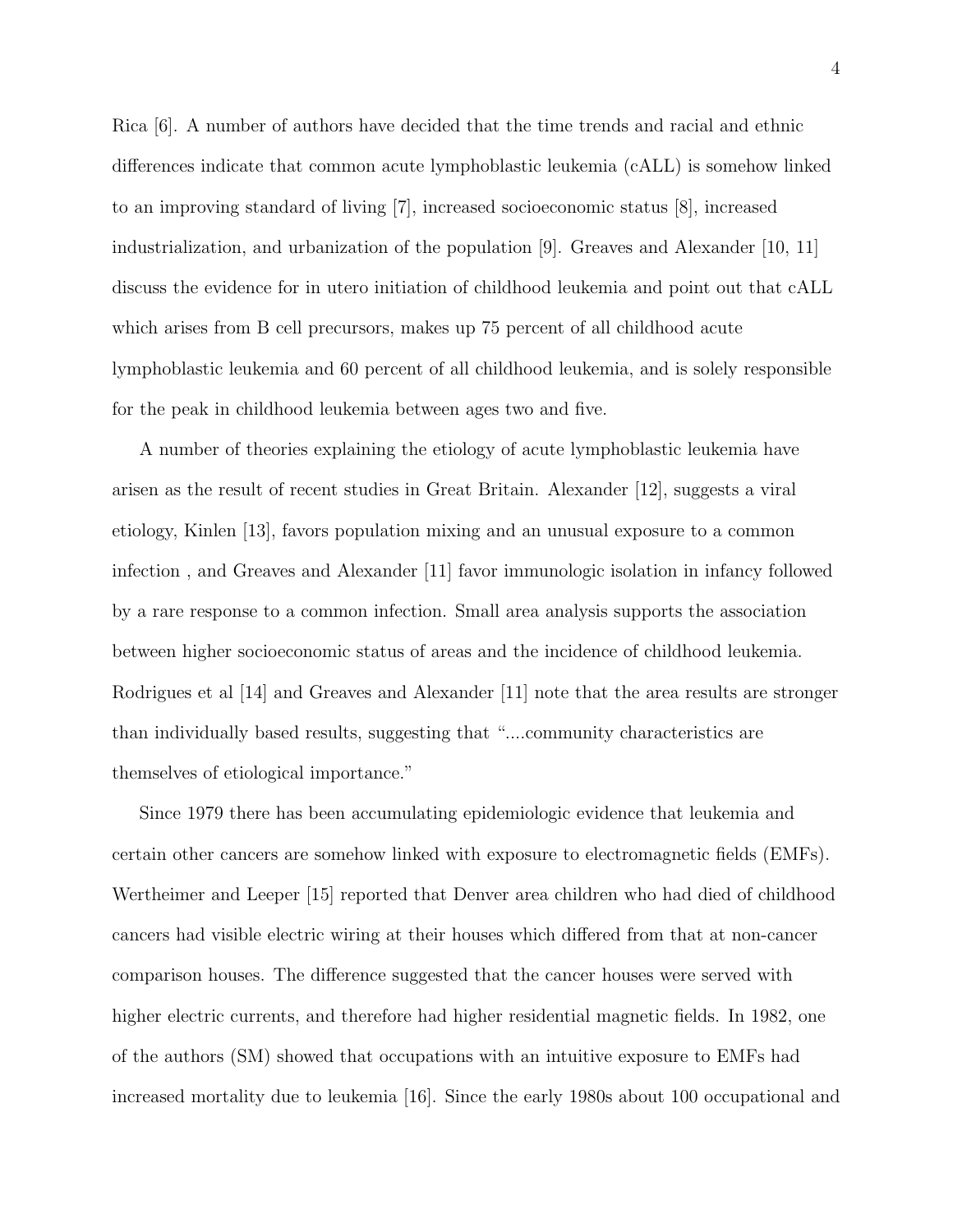40 residential epidemiologic studies of the EMF-cancer association have been published [17]. Interestingly, of the approximately 500 separate risk ratios published in these studies, six are elevated for every one that is reduced. A recent meta-analysis of 16 childhood leukemia studies [18] concludes that, "...the data provide relatively strong and consistent support for a somewhat weak elevated risk of leukemia for children living in proximity to power lines." A working group of the National Institute of Environmental Health Sciences recently decided that EMFs are probable carcinogens, and that the leukemia-EMF link demonstrated a "fairly consistent pattern" in epidemiologic studies of both children and electrical workers [17]. If some facet of EMF exposure is indeed carcinogenic, a simultaneous examination of the history of electrification and leukemia in the US should be revealing. Childhood leukemia with death under age 5 years was chosen as the cancer to study, because until about 1960, it was uniformly fatal, and was well reported on death records. Also, the descriptive epidemiology of childhood leukemia strongly suggests an environmental etiology [19]. We decided to concentrate on the early years of electrification in the US, since, in the developed world, electrical exposures are now so widespread that it is nearly impossible to find unexposed comparison groups.

In the US, in 1920, about half of urban and rural non-farm homes had electric service as compared to 1.6 percent of farm homes [20]. By 1940, 90 percent of non-farm residences had electric service compared to 35 percent of farm homes. It took until 1956 for farm homes to have the same percentage of electric service (98 percent) as non-farm homes. The great distances and expense delayed rural electrification in the US until the Rural Electrification Act was passed in 1935. The delay of a generation in the electrification of farm homes in the US created an opportunity to examine the epidemiology of leukemia in this time period in relationship to electrification. Interestingly, as late as 1955, only 20 percent of generated electricity was used in residences [20].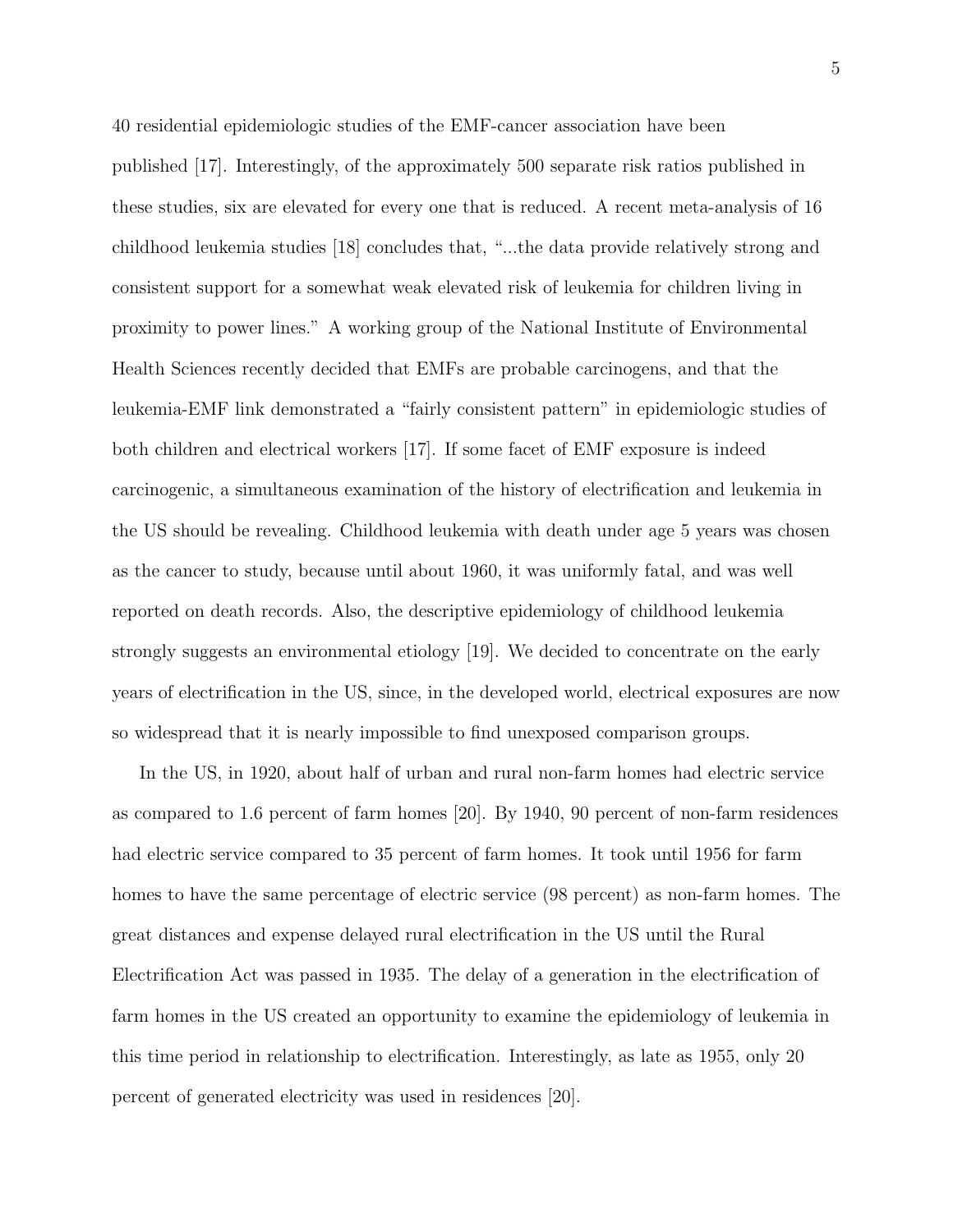## MATERIALS AND METHODS

Mortality records of the US, 1920–1960 [21] and US census bureau data (US Census of population, 1930, 1940, 1950) for populations and electrification [20] were examined, abstracted and keyed. Childhood leukemia deaths by year, state, race and age (single years of age through age four) and state population data were entered into a personal computer. National data was available for all years, but state data by single years of age was only available for years around the 1930 and 1950 censuses. Additional US Bureau of the Census population data was downloaded from the Internet [22]. Poisson regression was used to study the relationship between electrification and leukemia mortality. S-Plus [23] was used for analysis.

For 1940 and 1950, the percentage of homes by state with electricity is available for three classes of homes: urban, rural non-farm and farm. For 1930, only the number and percentage of farm homes by state with electric service is available. The 1930 urban and rural non-farm electrification levels were estimated by applying the 1940 electrification data to the 1930 population data. On the national level, there was little change between 1930 and 1940 in the percent of urban and rural non-farm homes with electric service [20]. These estimates are certainly higher that the true 1930 data, since electrification rates were higher in 1940 than 1930.

Childhood leukemia rates by single years of age through age four were calculated for each state 1928–1932 and 1949–1951 by using the annual death counts and the census population data for 1930 and 1950. Some states entered the death registration system during 1928–1932. For these states, the leukemia death rate was calculated using the years for which information was available. Data was missing for the following states in the years noted: Nevada, 1928; New Mexico,1928; South Dakota,1928–1929; Texas,1928–1932; and Alaska , all years. Hawaii entered the death registration system in 1929, but no state data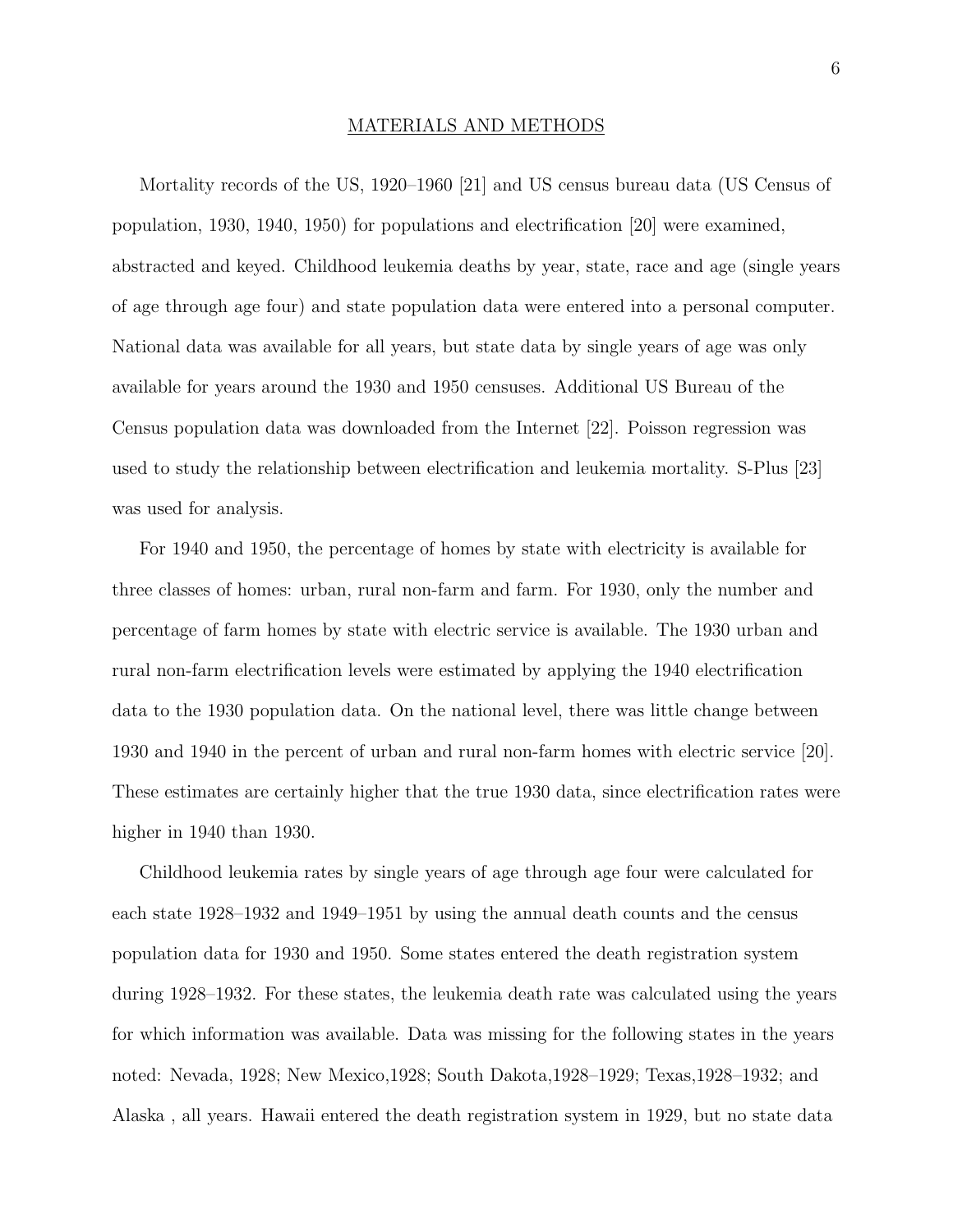was available for Hawaii.

White infant mortality rates by state for 1950 were compared to childhood leukemia mortality rates ages two through four, and to percent of residences served by electricity by state.

# RESULTS

The results are based on 1,333 leukemia deaths in children under the age of five in 1928–1932, and 2,640 such deaths in 1949–1951.

Figure 1 shows the development of the childhood leukemia peak for white children in the US in the period 1920–1960. No such peak is seen for black children in the same time period. During 1928–1932, states with a higher percentage of homes served by electricity had higher childhood leukemia mortality (see Figure 2).

For 1928–1932 the authors fit a model using state mortality data in five age categories (single years of age through age four) and state electrification data as percent of homes served. In this model electrification significantly modified the relationship between age and leukemia mortality ( $p = 0.009$ ). Figure 3 shows the trend in leukemia mortality rates across age up through age four for five categories of electrification. In states with electrification levels of 75 percent or more, leukemia mortality increased with age while states with electrification levels below 75 percent showed a decreasing trend with age.

In the final model for 1949–1951 data, age was entered as a categorical factor with two levels, age less than two, and ages two through four, and electrification was entered as a linear factor. During 1949–1951, all states showed a peak in mortality at ages two through four (see Figure 4). The peak was highest in states with the highest levels of electrification. At age less than two, leukemia mortality was not related to electrification levels. At ages two through four, there was a 24 percent (95 percent confidence interval 8%–41%) increase in leukemia mortality for each 10 percent increase in percent of homes served by electricity.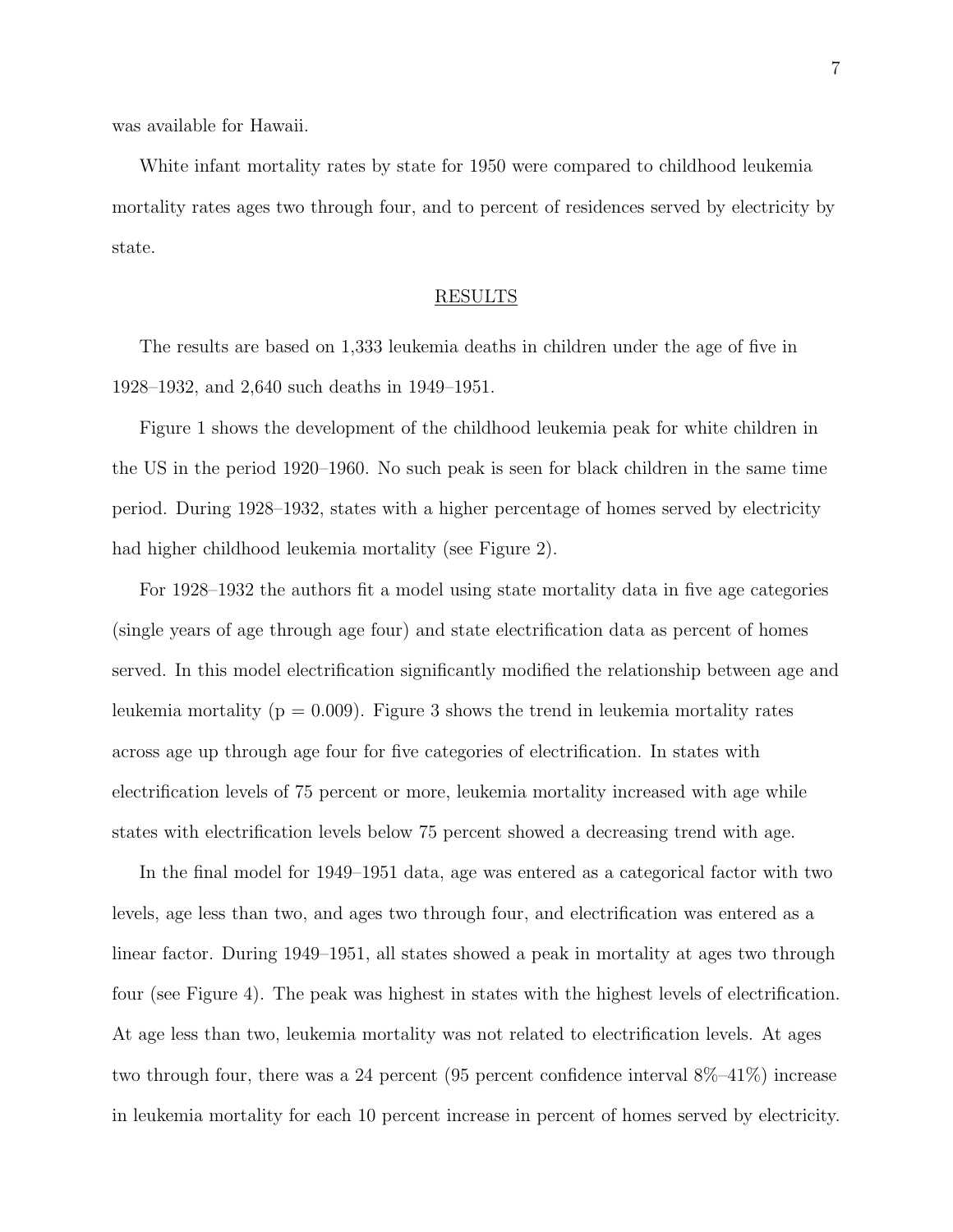In 1950, in states with less than 95 percent of residences electrified, there was no relationship between white infant mortality rates and residential electrification, while these states clearly demonstrated the childhood leukemia peak association with residential electrification. Also, no association was seen between infant mortality rates by state and leukemia rates at ages two through four.

### DISCUSSION

The most remarkable feature of childhood leukemia has been the development of a childhood peak of incidence at ages two through four. This peak has been shown to be made up of the single leukemia subtype, common acute lymphoblastic leukemia. The results of our study suggest that the childhood leukemia peak was present in 1930 in the United States in states with more than 75 percent of residences served by electricity. By 1950, the peak was evident in all states, but was more pronounced in those states with a higher percentage of homes with electric service. In the non-peak ages less than two years in the years 1949–1951, childhood leukemia mortality rates were not related to electrification levels. Our results suggest the childhood leukemia peak occurred earlier in states with high levels of residential electrification.

World-wide, the emergence of this peak tracks electrification. Even today, places without electrification do not show this peak. Similarly, the association between social class, urbanization, modernization, and industrialization and leukemia incidence could all be explained by electrification. In an attempt to explain the shift from childhood lymphoma to leukemia which occurred in Gaza Strip Arabs in the 1970s, Ramot and McGrath noted dramatic increases in ".. available housing and owned appliances" and hypothesised that the environment "... is a major determinant...." of the childhood cancer patterns they observed. In the same time period Israeli Jewish children already showed the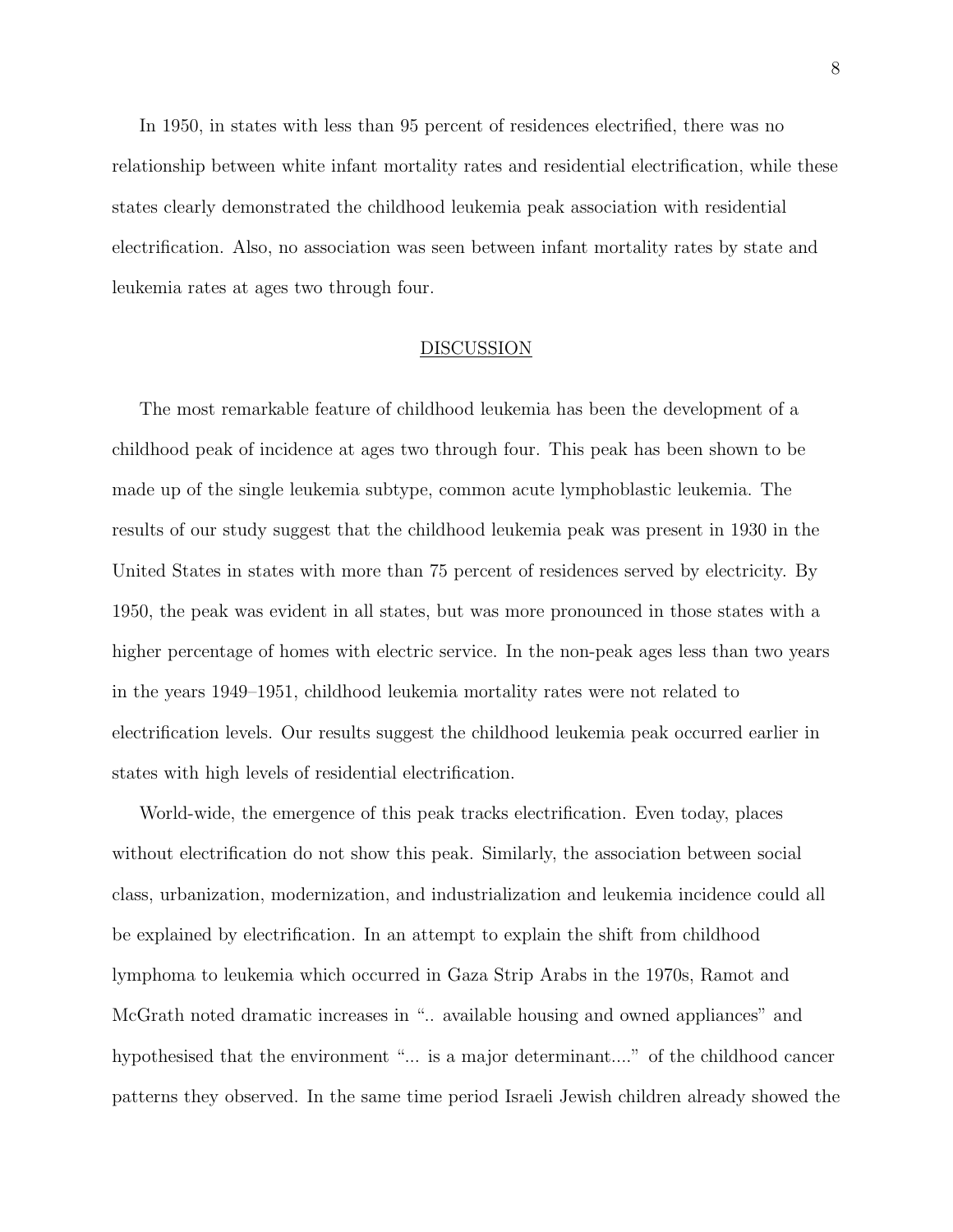childhood leukemia pattern which Israeli Arab children were developing. Black Africans do not demonstrate the childhood leukemia peak, and in the early years of electrification, US blacks who were primarily rural without electric service, also did not show the peak.. As electrification spread to rural areas, and blacks moved to urban (electrified) areas, blacks like whites demonstrated the peak.

The international pattern of childhood leukemia incidence reviewed by Linet and Devesa [19] also fits nicely with electrification. Costa Rica's high incidence is not surprising, since it has the health characteristics of developed countries and has a high level of electrification. The highest leukemia rates are seen in North America, Scandinavia, in New Zealand and Australian whites, and in Hong Kong. In small area studies in the UK, the fact that community characteristics outweigh individual characteristics in predicting leukemia risk, is consistent with an effect of electrification. The fact that the childhood leukemia peak was first seen in the UK, may be due to the fact that Britain and Europe electrified their farms much earlier than those in the US, and UK mortality registration was more complete at that time.

Power-frequency (50 and 60 Hz) alternating magnetic fields are the most likely active agents in the electrification effect. In the EMF literature, childhood leukemia incidence has been associated with historical calculated magnetic fields above one mG (milligauss) [24] and acute lymphoblastic leukemia incidence in children has been associated with measured magnetic fields above three mG [25]. Residential magnetic fields above one mG are uncommon today, and must have been rare in the early days of electrification. In the US in the period 1920–1940 electricity in homes was used primarily for lighting, with the radio and electric iron often being the only electrical appliances. With the great increase in appliance use after 1940, residential electric currents and magnetic fields must have increased. Residential power consumption rose by a factor of eight between 1940 and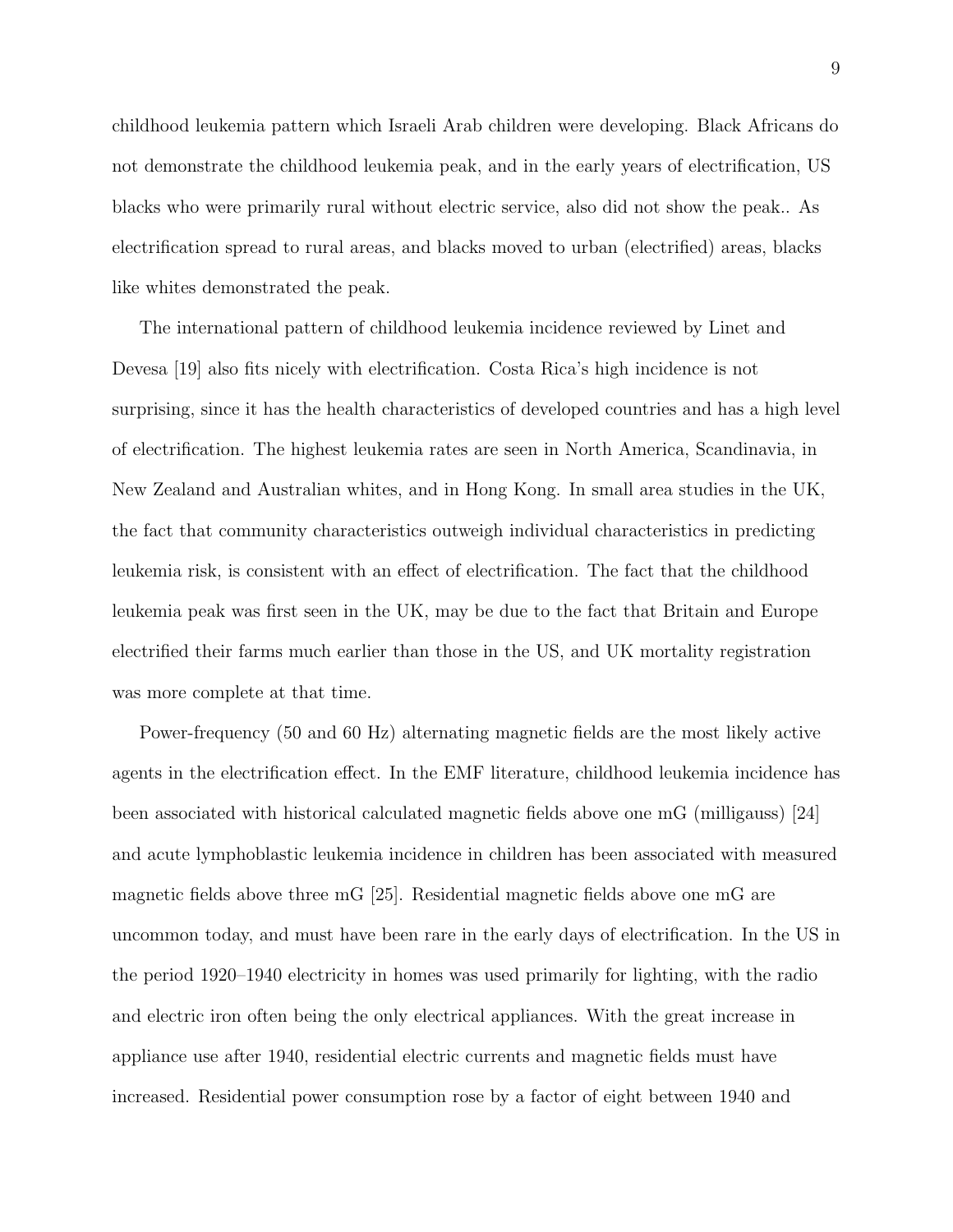1960 [20]. The delay in the appearance of the childhood leukemia peak until the 1930s may be due to the fact that residential magnetic fields were not high enough to induce leukemia until then. The rise in leukemia rates over time may reflect rising population exposure to alternating magnetic fields. Improved reporting of leukemia incidence and mortality could account for some of the time trend increase, but the emergence of the childhood peak would necessitate the unlikely scenario that leukemia at ages two through four was better diagnosed and ascertained than at other ages. Infant mortality rates by state, a surrogate for level of medical care and, therefore diagnosis and ascertainment of childhood leukemia, were not related to leukemia mortality in the peak years or to residential electrification. The fact that the childhood leukemia peak first appeared with electrification and is seen only in electrified areas suggests that a large percentage of childhood cALL is attributable to electrification. The leveling off of leukemia rates after 1950 may reflect the leveling off of residential magnetic field exposures. Modern home construction which uses non-metallic water and sewer pipes results in lower ground currents and residential magnetic fields. Similarly, the under-grounding of residential electric service results in lower residential magnetic fields.

It could be argued that some other new urban factor in the 1920s and 1930s caused the childhood leukemia peak to emerge when it did. However, this could not account for the fact that rural areas in the US developed the peak only after they received electric service while retaining their essentially rural nature. In the decade between 1930 and 1940 when the childhood leukemia peak first emerged, the urbanization of the US population increased less than one percent [20]. Kinlen hypothesized that population mixing caused by inward migration into a region and consequent unusual exposure to a common infectious agent could increase childhood leukemia incidence [13]. US Census data does not show larger population increases in regions with more electrification than in other regions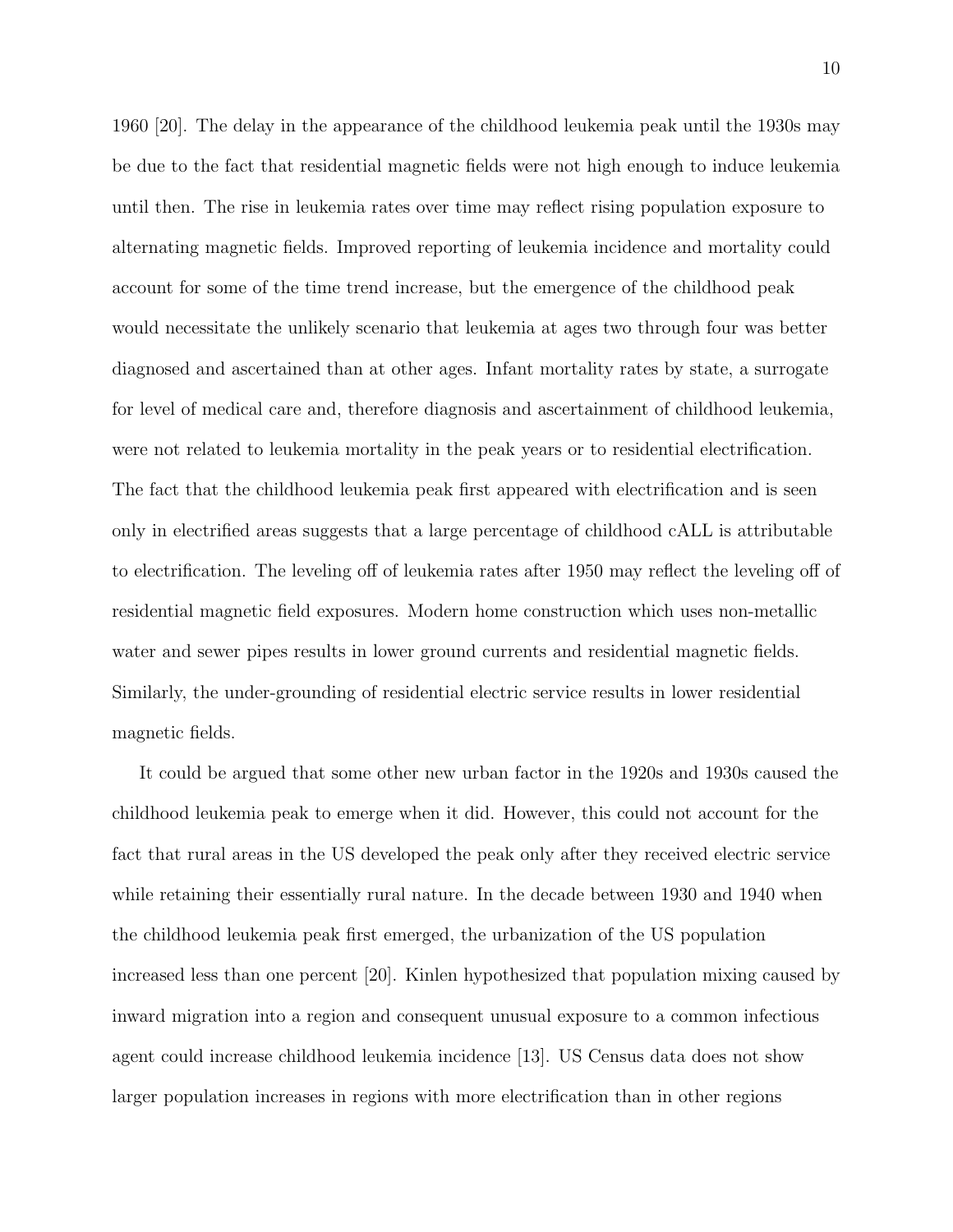between 1920 and 1930 [20]. By 1950, the childhood peak was apparent in all states, including those where the population had decreased. Unfortunately, US states are too large to test the "new town" hypothesis.

In the US in the period 1920–1960, the great distances, sparse population in rural areas, and the great expense of electrification delayed the extension of the new world-wide technology of electric power into the population for a period of nearly 35 years. This resulted in two large populations, one exposed to and one not exposed to residential EMFs. Fortunately, both populations were covered by the same mortality registration system, and the large number and heterogeneity of the US states for which single year of age childhood leukemia mortality data was available allowed clear differences in childhood leukemia mortality to be seen.

Until poles and wires were first extended into our communities, humans had never been exposed to alternating power-frequency fields. Similarly, radio, television, radar, microwaves, cell phones, and the other indispensable devices of our modern world, all expose humans to EMFs which are completely new to human evolutionary experience. There is some evidence that other parts of the electromagnetic spectrum may be leukemogenic [26, 27]. Weak alternating magnetic fields have been shown to effect reaction time [28], slow the heart [29], and effect the electroencephalogram in humans [30]. Nocturnal secretion of the pineal hormone melatonin, a powerful anti-cancer agent, is suppressed by chronic exposure to alternating magnetic fields in electrical workers [31].

A criticism of the EMF/cancer epidemiologic studies is that calculated risks have usually been low (two or three times as high as expected). We believe that this is due to the fact that there are no truly unexposed comparison or control groups in developed (electrified) societies, and that EMF exposure assessment has been limited to the power-frequencies. The analyses of the twentieth century rise in residential electric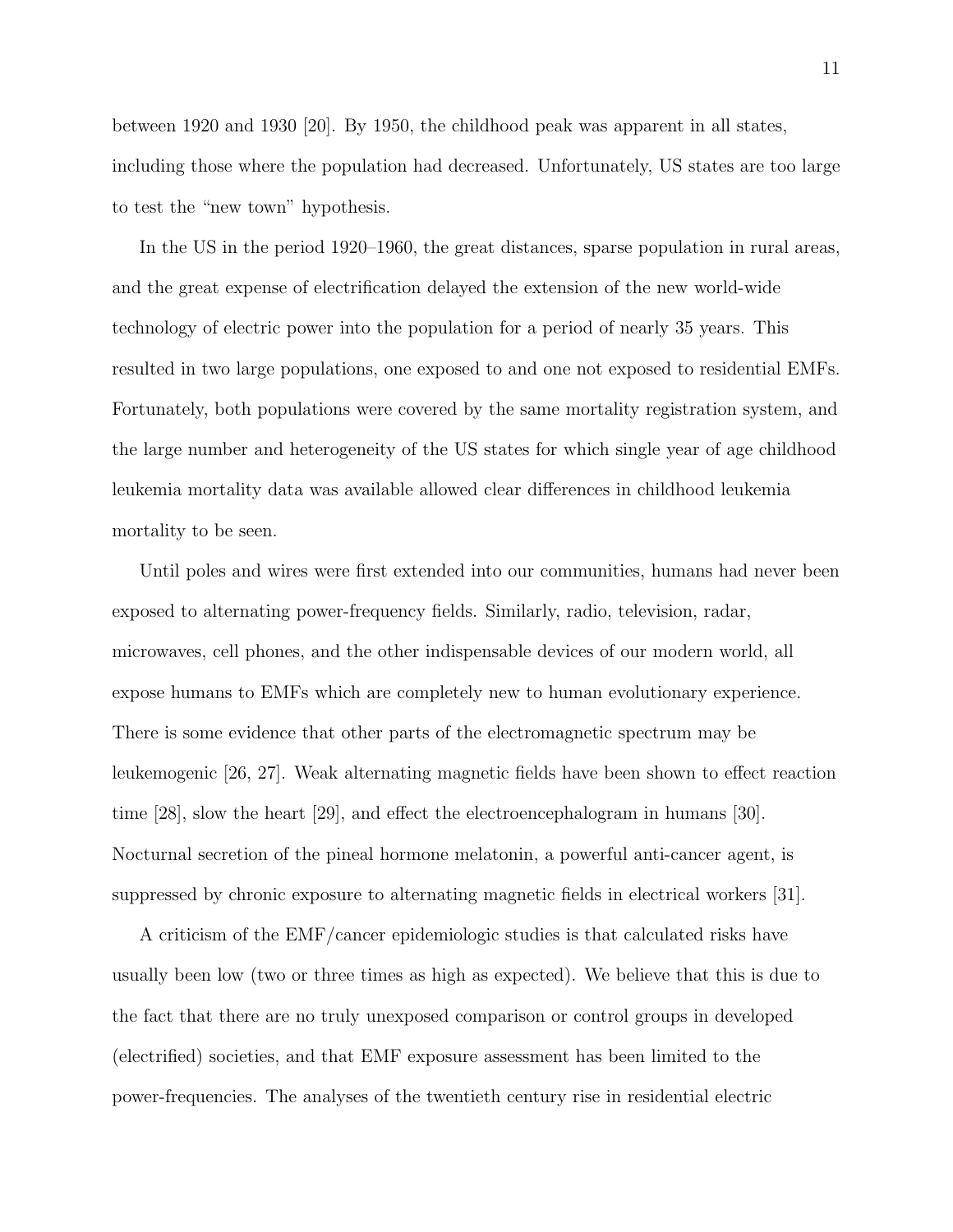consumption along with flat cancer and leukemia incidence in the US [32] and Canada [33] are often cited as evidence against any EMF -cancer association. Both analyses are seriously flawed, since they begin their cancer trend analyses in the 1970's, forty years after the childhood leukemia peak emerged.

We must ask why others who have studied the emergence of the childhood cALL peak did not arrive at the same conclusion. As early as 1960, Court Brown and Doll [1] recognized that a new leukemogen had been introduced into the UK and the US in the 1920s and 1930s, but did not make the connection to electrification. This is understandable in that none of the epidemiologic studies linking leukemia with EMFs had been done yet, and there was no evidence then that low energy power-frequency fields were either biologically active or carcinogenic. The urban-rural spread of leukemia in Europe happened over a much shorter time period than it did in the US, and in the US, where there was a long delay in rural electrification, the leukemia mortality data and US census data was missing or discontinuous for urban-rural status and for electrification. Before 1932, mortality data was available for only a fraction of the US population. There is no mention of urban-rural status in the otherwise detailed analysis done by Gilliam and Walter [3].

To follow up on our observations, childhood leukemia deaths before 1960 in the peak age years could be compared to childhood leukemia deaths at other ages to see whether they had in utero or early infancy exposure to an electrified residence. An area covered by a tumor registry which has a large number of electrified and non-electrified residences could examine cALL cases in the childhood peak in a similar design.

The authors conclude the childhood leukemia peak of common acute lymphoblastic leukemia (cALL) is attributable to residential electrification. Seventy-five percent of childhood acute lymphoblastic leukemia and 60 percent of all childhood leukemia may be preventable.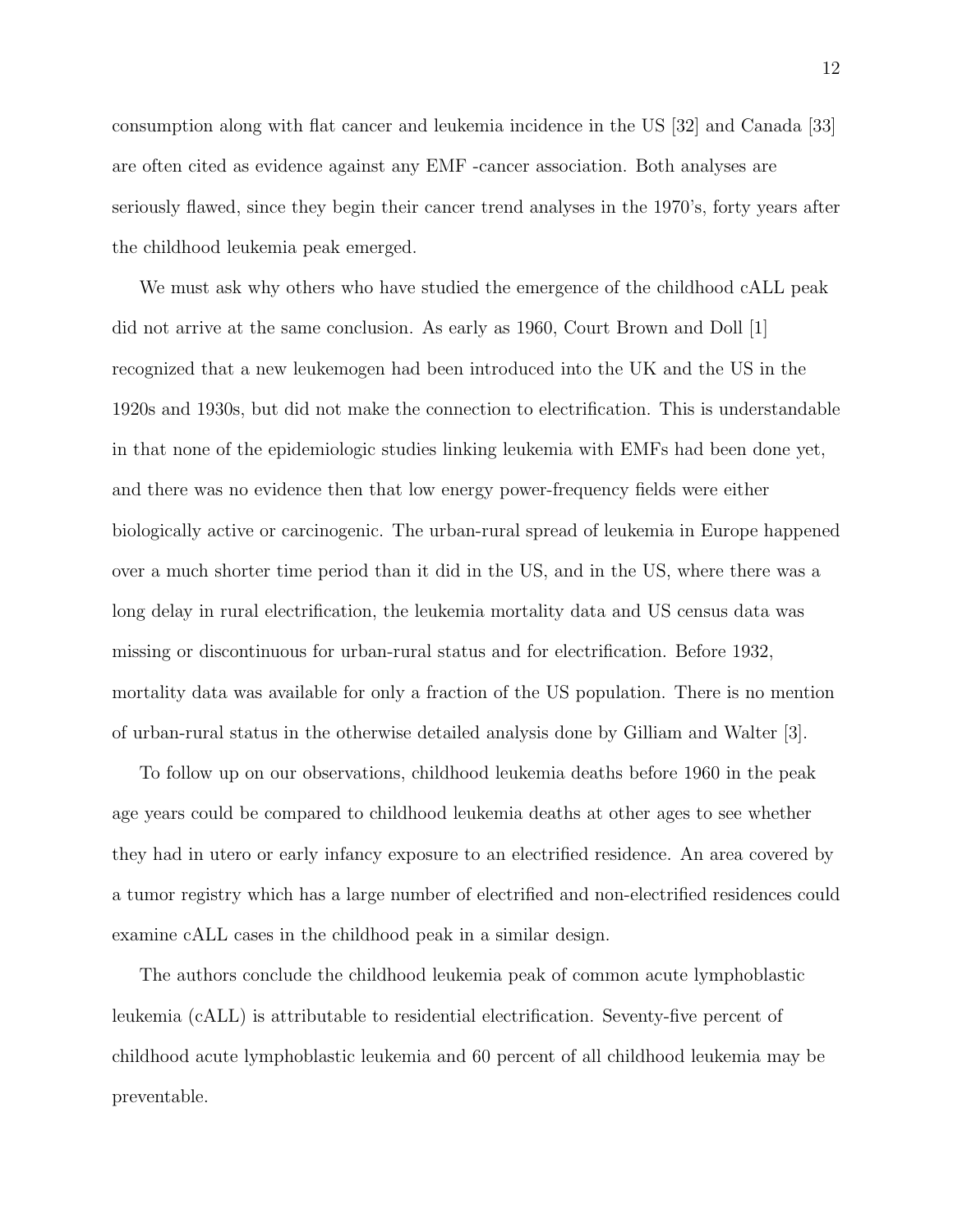# References REFERENCES

- [1] Court Brown WM, Doll R. Leukaemia in childhood and young adult life: Trends in mortality in relation to aetiology. BMJ 1961;26:981–988.
- [2] Cooke JV. The incidence of acute leukemia in children. JAMA 1942;119:547–550.
- [3] Gilliam GG, Walter WA. Trends of mortality from leukemia in the United States, 1921–1955. Public Health Reports 1958;73:773–784.
- [4] Fraumeni, Jr JF, Miller RW. Epidemiology of human leukemia: Recent observations. J Nat Cancer Inst 1967;38:593–605.
- [5] Burnet M. Leukemia as a problem in preventive medicine. New Engl J Med 1958; 259:423–431.
- [6] Parkin DM, Stiller CA, Draper GJ, Bieber CA. The international incidence of childhood cancer. Int J Cancer 1988;42:511–520.
- [7] Ramot B, Magrath I. Hypothesis: The environment is a major determinant of the immunological sub-type of lymphoma and acute lymphoblastic leukaemia in children. Brit J Haematol 1982;52:183–189.
- [8] McWhirter WR. The relationship of incidence of childhood lymphoblastic leukaemia to social class. Br J Cancer 1982;46:640–645.
- [9] Greaves MF, Pegram SM, Chan LC. Collaborative group study of the epidemiology of acute lymphoblastic leukaemia subtypes: background and first report. Leuk Res 1985; 9:715–733.
- [10] Greaves M. A natural history for pediatric acute leukemia. Blood 1993;82:1043–1051.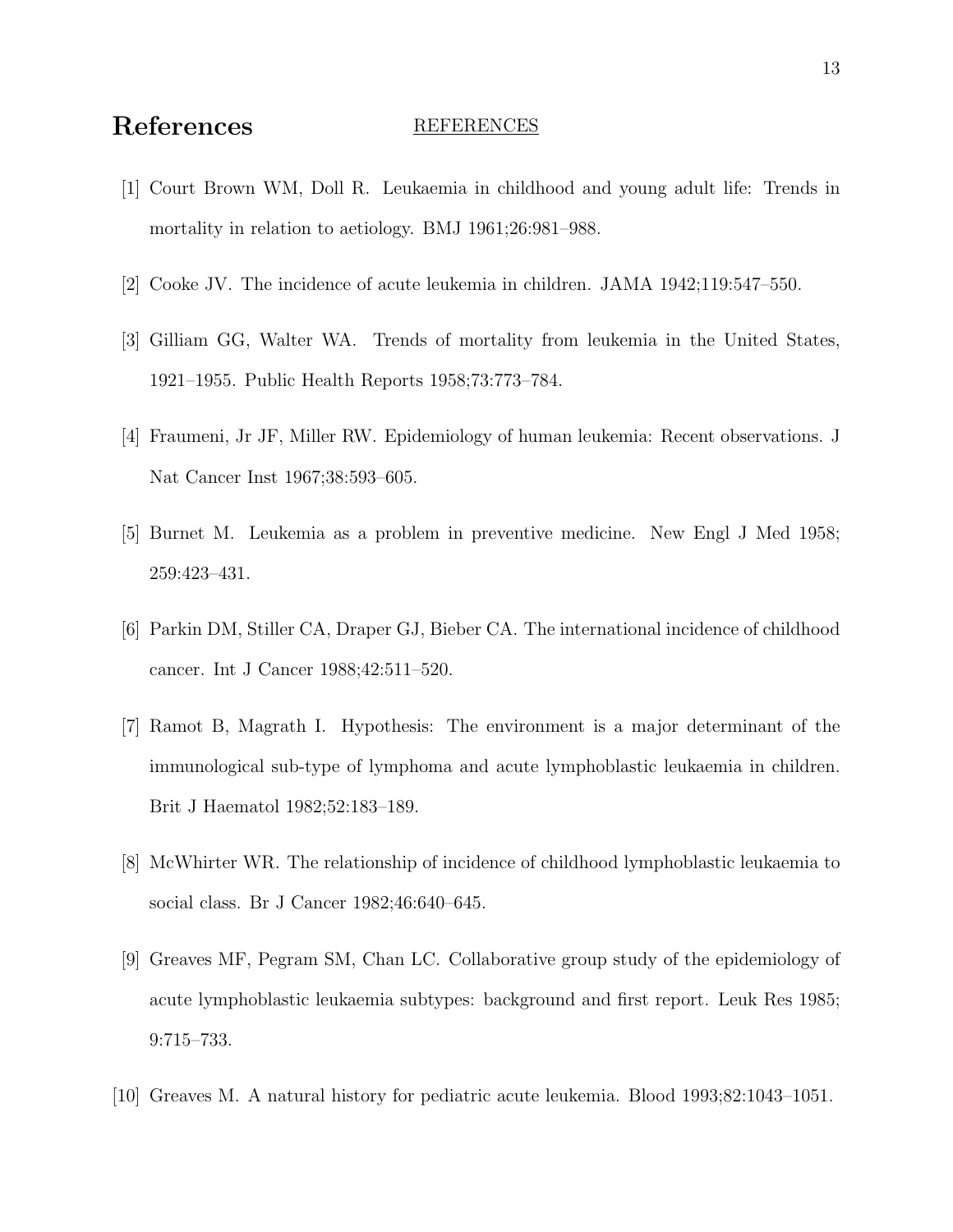- [11] Greaves MF, Alexander FE. An infectious etiology for common acute lymphoblastic leukemia in childhood? Leukemia 1993;7:349–360.
- [12] Alexander FE. Viruses, clusters and clustering of childhood leukaemia: a new perspective? Eur J Cancer 1993;29A:1424–1443.
- [13] Kinlen LJ, Clark R, Hudson C. Evidence from population mixing in British New Towns, 1946–1985 of an infectious basis for childhood leukaemia. Lancet 1990;336:577–582.
- [14] Rodrigues L, Hills M, McGale P, Elliott P. Socioeconomic factors in relation to childhood leukaemia and statistics for census tracts. In Draper G, ed., The geographical epidemiology of childhood leukaemia and non-Hodgkin's lymphoma in Great Britain 1966–83. London: OPCS, 1991.
- [15] Wertheimer N, Leeper E. Electrical wiring configurations and childhood cancer. Am J Epidemiol 1979;109:273–284.
- [16] Milham S. Mortality from leukemia in workers exposed to electrical and magnetic fields. N Engl J Med 1982;307:249.
- [17] National Institute of Environmental Health Sciences. Health effects from exposure to power line frequency electric and magnetic fields. Research Triangle Park: US GPO, 1999. Publ No. 99-4493.
- [18] Wartenberg D. Residential magnetic fields and childhood leukemia: A meta-analysis. Am J Pub Health 1998;88:1787–1794.
- [19] Linet MS, Devesa SS. Descriptive epidemiology of childhood leukaemia. Br J Cancer 1991;63:424–429.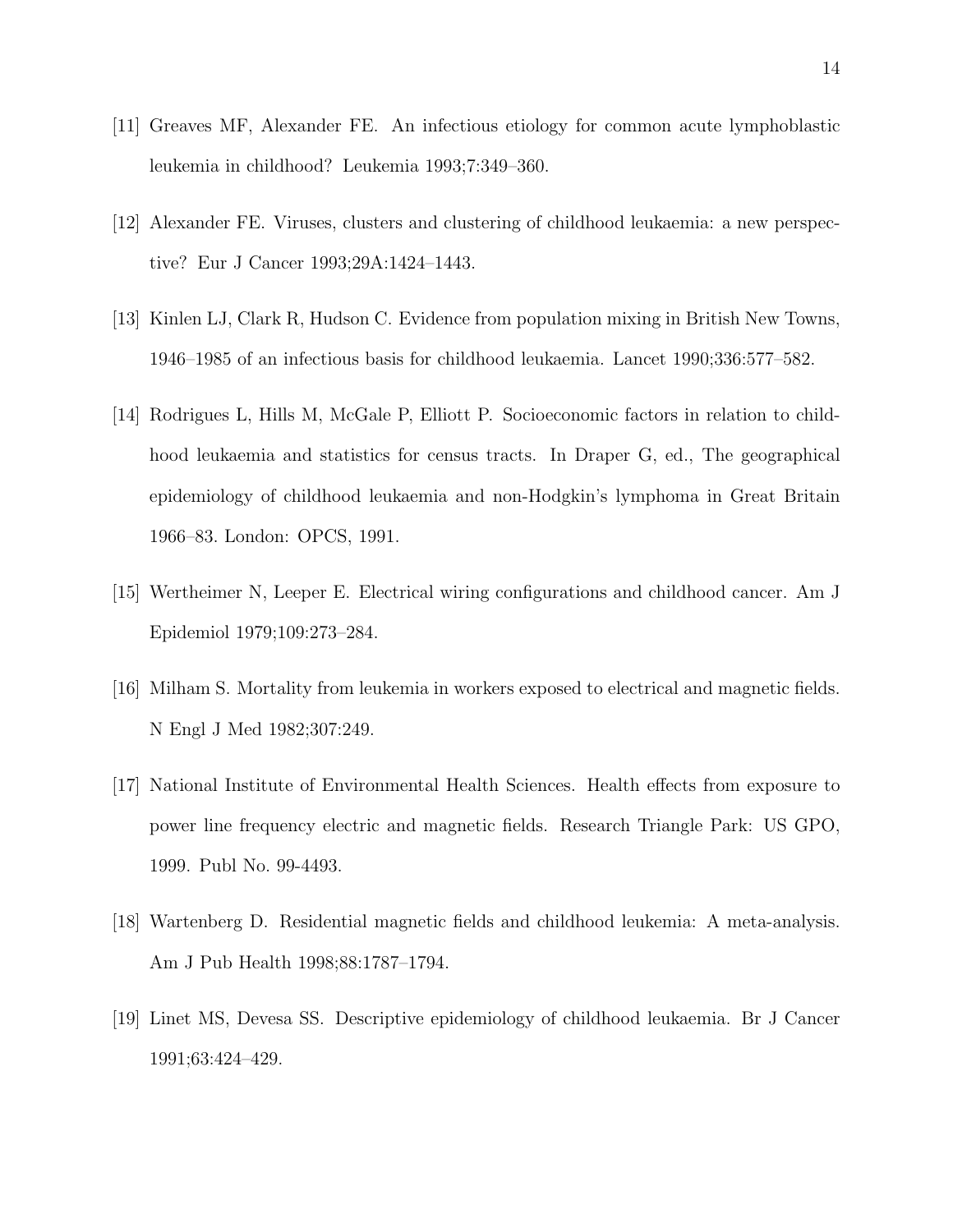- [20] US Bureau of the Census. The statistical history of the United States, from colonial times to the present. New York: Basic Books, 1976.
- [21] Vital statistics of the United States (annual volumes 1920–1960). Washington, DC: US Government Printing Office, 1920 to 1960.
- [22] www.census.gov.
- [23] S-plus version 3.3, 1995. Seattle, Washington, USA.
- [24] Feychting M, Ahlbom A. Magnetic fields and cancer in children residing near Swedish high-voltage power lines. Am J Epidemiol 1993;138:467–481.
- [25] Linet MS, Hatch EE, Kleinerman RA, et al. Residential exposure to magnetic fields and acute lymphoblastic leukemia in children. New Engl J Med 1997;337:1–7.
- [26] Szmigielski S. Cancer morbidity in subjects occupationally exposed to high frequency (radio frequency and microwave) electromagnetic radiation. Sci Total Environ 1996; 180:9–17.
- [27] Milham S. Increased mortality in amateur radio operators due to lymphatic and hematopoietic malignancies. Am J Epidemiol 1988;127:50–54.
- [28] Friedman H, Becker RO. Effect of magnetic fields on reaction time performance. Nature 1967;213:949–950.
- [29] Graham C, Cohen HD, Sohel E, et al. A dose-response study of human exposure to powerline electric and magnetic fields. Midwest Research Institute, Kansas City, Missouri; Presented at DOE/EPRI Annual Review, Portland OR, Nov, 1989.
- [30] Bell GB, Marino AA, Chesson AL, et al. Human sensitivity to weak magnetic fields. Lancet 1991;338:1521–1522.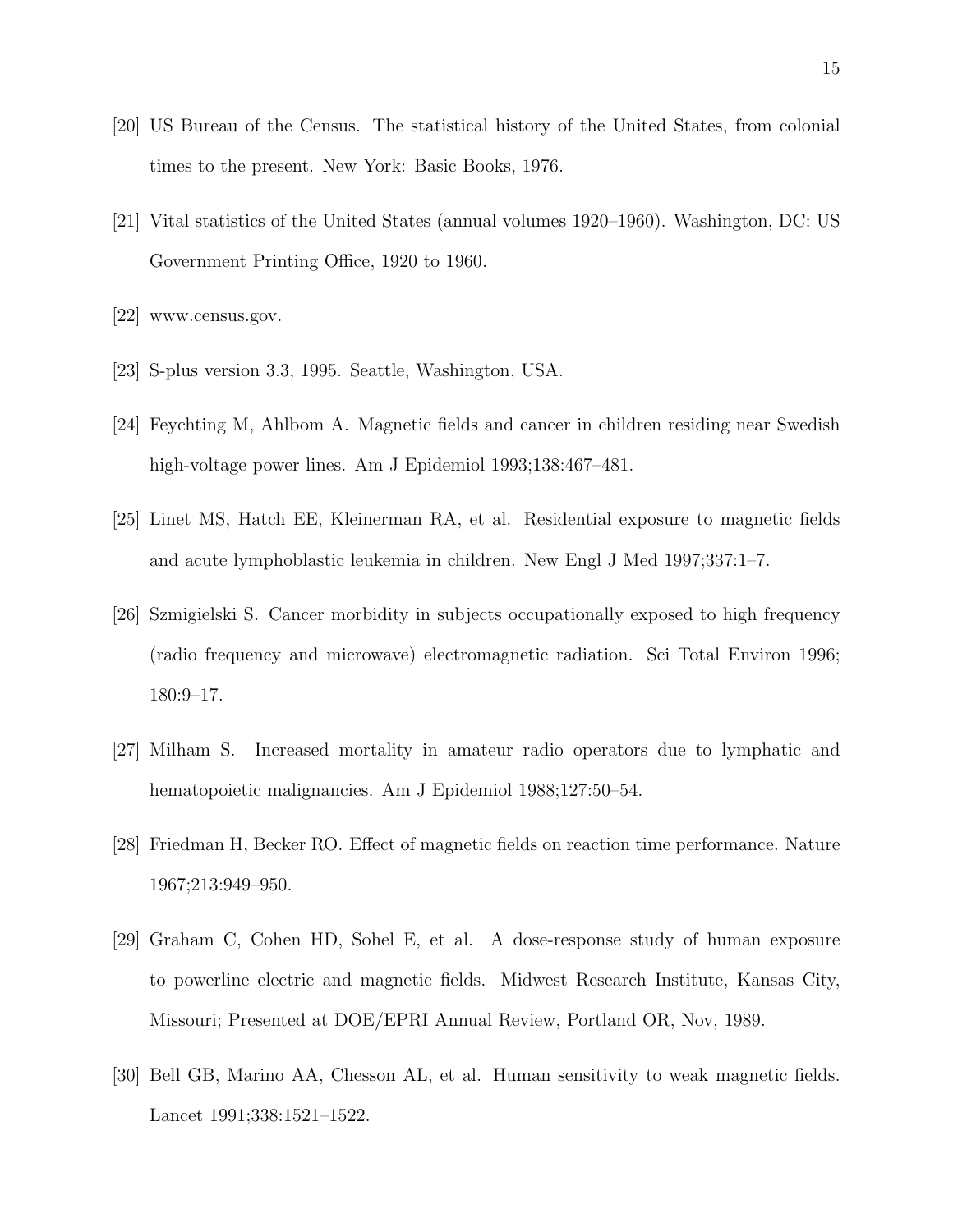- [31] Burch JB, Reif JS, Yost MG, Keefe TJ, Pitrat CA. Reduced excretion of a melatonin metabolite in workers exposed to 60 Hz magnetic fields. Am J Epidemiol 1999;150:27–36.
- [32] Jackson JD. Are the stray 60-Hz electromagnetic fields associated with the distribution and use of electric power a significant cause of cancer. Proc Natl Acad Sci 1992;89:3508– 3510.
- [33] Kraut A, Tate R, Tran N. Residential electric consumption and childhood cancer in Canada (1971-1986). Arch Environ Health 1994;49:156–159.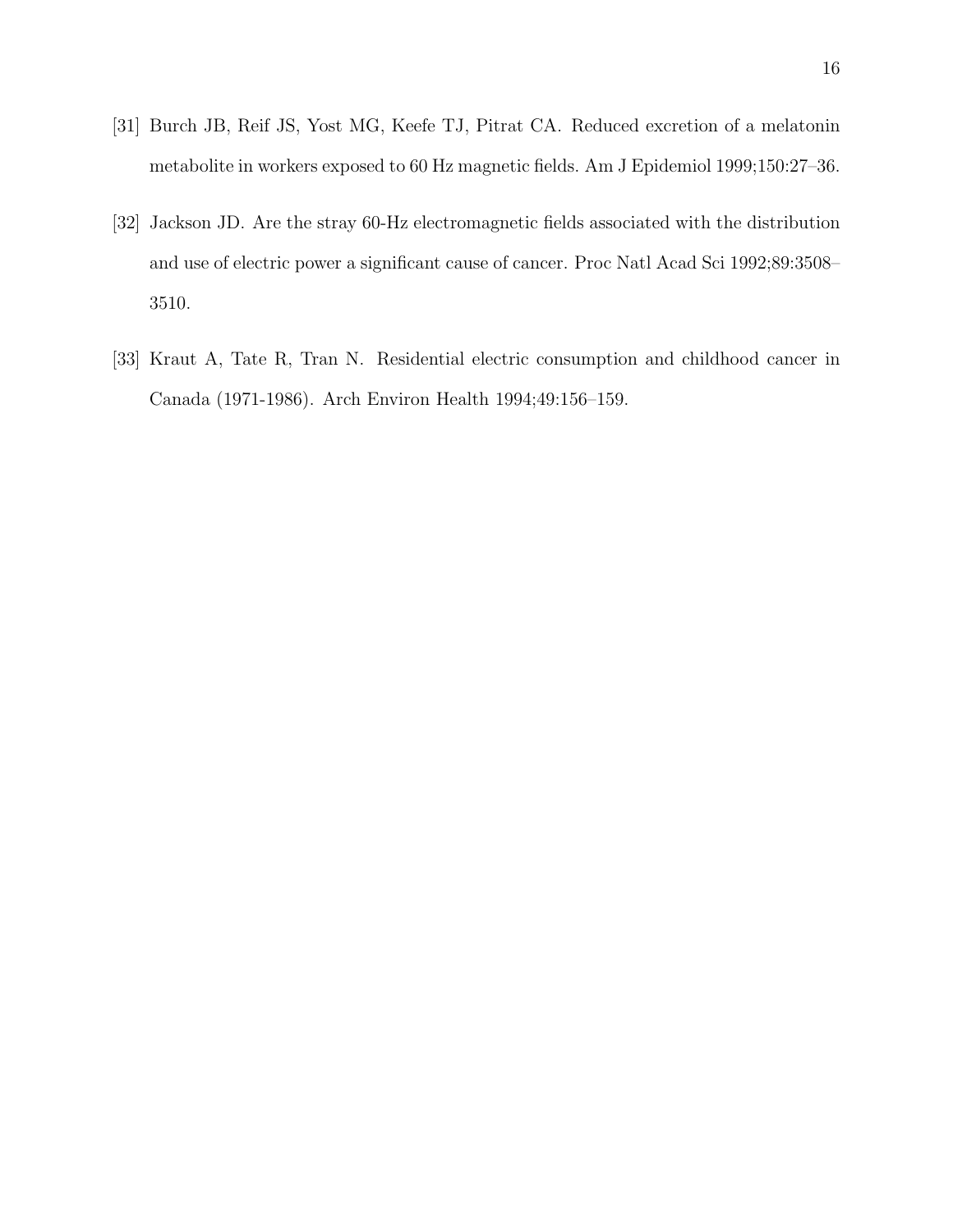

Figure 1: Childhood leukemia mortality for US whites by single years of age 0–4, US, 1920, 1930, 1940, 1950, and 1960.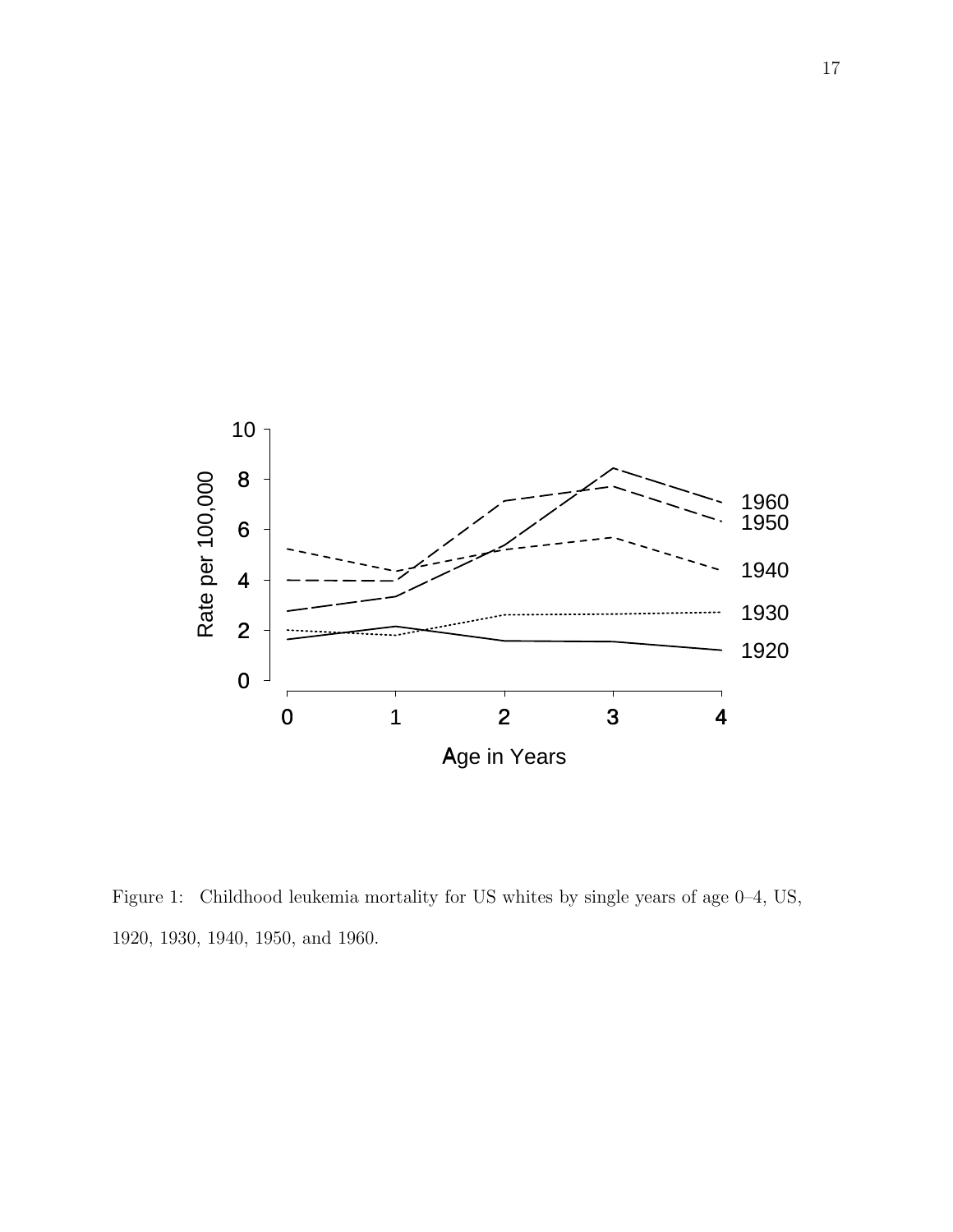

Figure 2: Childhood leukemia mortality rates in death registration states, all races, 1928–1932, by percent residential electrification and age at death. (States were grouped by quintile of percent of homes with electric service, and rates were computed for each quintile.)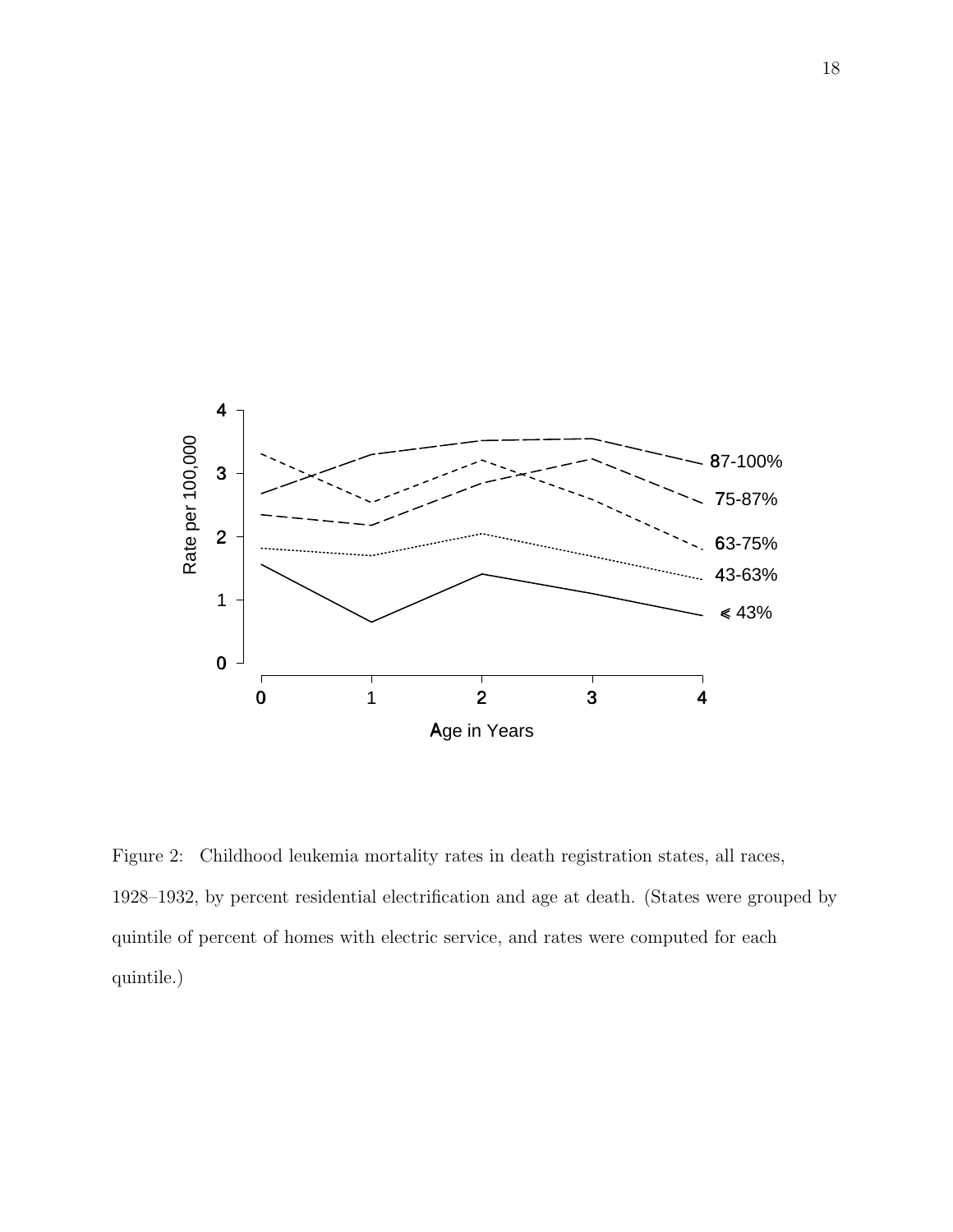

Figure 3: Linear regression on childhood leukemia mortality rates in death registration states, all races, 1928–1932, by percent residential electrification and age at death. (States were grouped by quintile of percent of homes with electric service, and rates were computed for each quintile.)